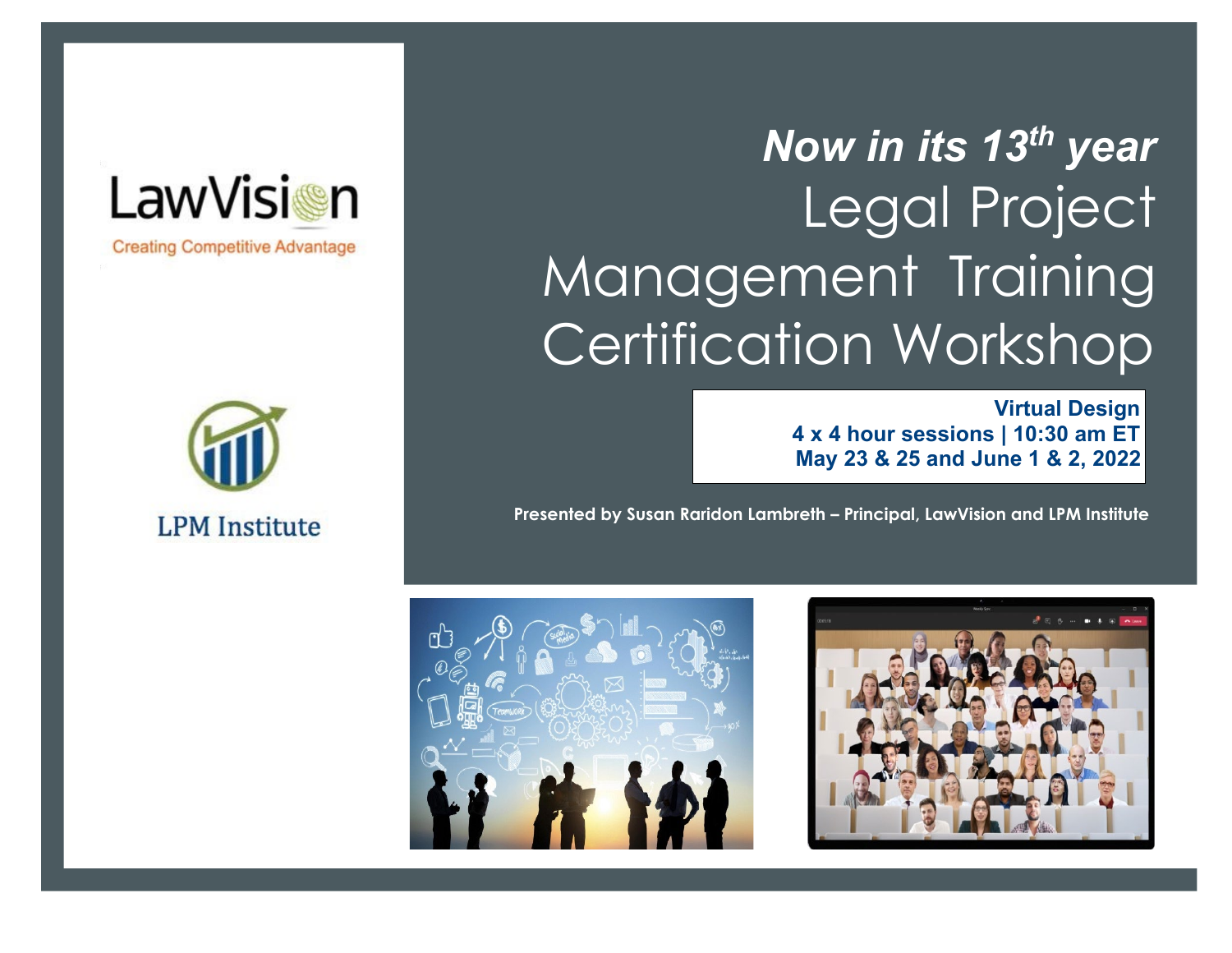**Why Learn Legal Project Management?**

Lawyers and other legal professionals are focusing on LPM for the following reasons:

- An increasing number of clients are pushing for fee estimates, scoping of work and greater efficiencies in the handling of their work;
- Better use of LPM techniques can help reduce legal spend and increase predictability for law departments and minimize significant write-offs and write-downs for law firms;
- Enhanced LPM can lead to opportunities to win more RFPs;
- A growing number of clients are asking for trained legal project managers on their matters; and
- Application of LPM approaches create greater internal teamwork, enhance lawyer and staff morale / retention and improve client relationships.

# **Reasons to Attend:**

**Legal project management** is an essential skill for lawyers and other legal professionals. It can help ensure greater client satisfaction, more profitable matters and more satisfying work.

This workshop provides a simple, yet powerful framework for applying LPM techniques and approaches to your legal matters immediately. The workshop is highly interactive. You learn from the instructors and the others in the workshop using a case study based on actual legal matters.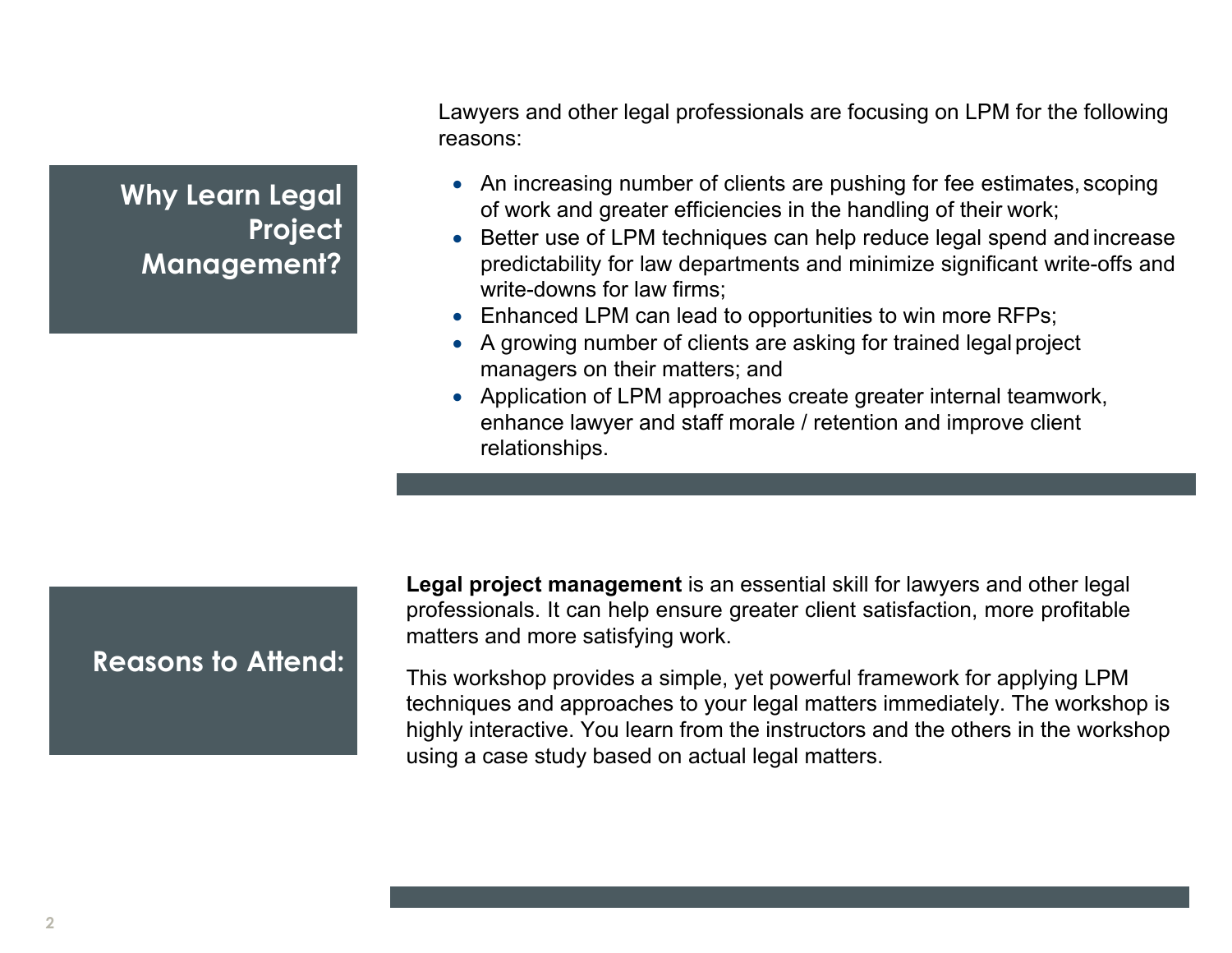

# **The Program:**



# The program provides:

- An understanding of all of the key legal project management concepts and how to talk to your clients credibly about them
- Examples of how legal departments and law firms are implementing LPM for different types of practice areas
- A skills-based approach to learning the fundamental LPM techniques such as stakeholder analysis, scoping of work, project plans and budgets, managing scope changes and conducting end-of-matter debriefs
- An understanding of the new CLOC approach to LPM
- The LPM Institute LaunchPad™ Certificate in Fundamentals of Legal Project Management that can help you differentiate from other legal professionals.

The primary elements of our programs include:

- Upfront discussion of client's objectives / expectations including ensuring the firm and client are on the "same page" and that all members of the legal team understand these
- Understanding the key decision-makers in the client who can affect the legal outcomes and success of a matter
- Detailed "scoping" of work whether on an AFA or simply for a budget / fee estimate
- Breaking down the work into component parts to develop more accurate budgets and to be able to manage the work and the legal team efficiently and effectively
- Development of budgets and management of the matter to the budgets managing the matter and variations from plan / changes in scope; managing budget to actual
- More active management of the matter throughout, including task assignment and monitoring assignment completion
- Enhanced project team and client communications
- Dealing with scope changes throughout a matter
- End of matter debriefing / lessons learned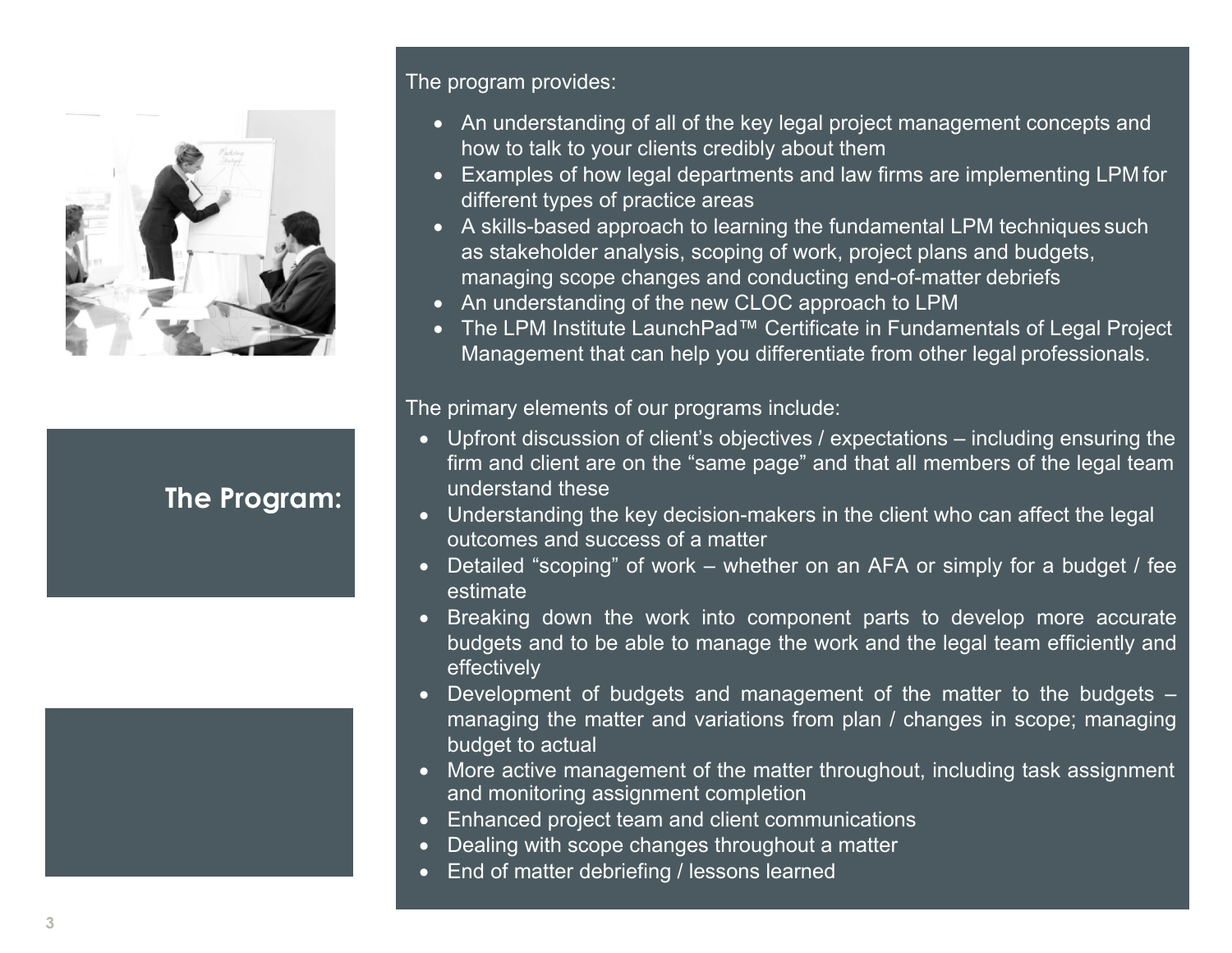# **You should attend:**

- If you are interested in adding to your skill set a thorough understanding of LPM to apply to your matters.
- If you are implementing LPM in your legal organization and want to take your efforts to a new level.
- If you want to learn new LPM skills but also learn from other participants about how their firms are implementing LPM.

### **Earn the LPM LaunchPad™ Certificate in Fundamentals of Legal Project Management**

The consultants with LawVision were the first to offer a certification in legal project management in early 2010. Now in its tenth year, the LPM Institute Training Program offers attorneys and other legal professionals the opportunity to earn the LPM Certificate and understand how to apply the essential elements of legal project management to their matters. The course is taught by leading experts who have trained over 8,000 lawyers in project management, leadership and practice management, and who have industry experience from organizations who embraced project management concepts long before law firms. This skills-based workshop uses a mixture of case studies based on actual legal work, small group exercises and short lectures to teach participants the skills they need to exceed client expectations for efficient and effective legal work.

## **A workshop-style approach where participants can learn specific skills and approaches to apply immediately to manage projects more efficiently and effectively.**

**Valuable material to take home, including a course book with templates, guides and other instructional materials, as well as a Quick Reference Guide — a handy tool for applying key elements of legal project management when back at the office.** 

# **Why attend this program:**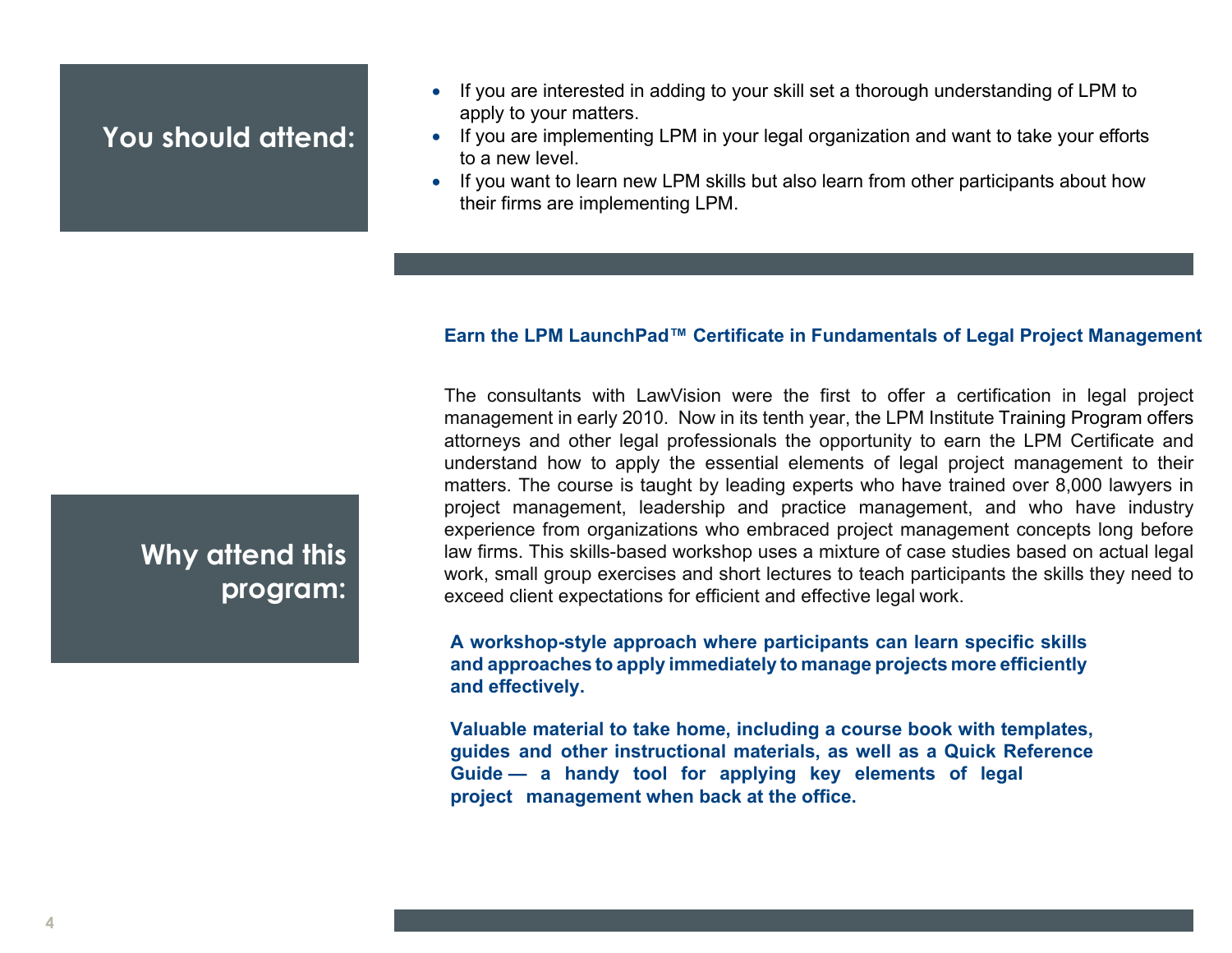

**Presenter**

LPM Institute was founded as an informational resource to law firms and legal departments on developing and implementing LPM in their organizations. The Institute offers legal project management and process improvement training courses, consulting and informational resources for LPM. Susan Raridon Lambreth, Principal with LawVision and a former Hildebrandt partner for 20 years founded the Institute. She and Carla Landry developedthe first certification course in project management for lawyers in early 2010 and since then, over 5,000 lawyers have taken these courses, including over 1000 who have completed the certification.



**Susan Raridon Lambreth** 

**Susan Raridon Lambreth** is a Principal with LawVision and founder of the LPM Institute. She leads the LawVision consulting in legal project management and practice group management. She is a recognized expert on practice group and project management and has trained over 10,000 legal professionals in these areas. In addition, Susan co-created the first legal project management certification program and launched the first online eLearning courses in legal project management,

For the past 11 years, she has co-chaired the popular Practising Law Institute program, Project Management for Lawyers. In 2019, she was awarded the inaugural "Best LPM Educator" from the Total Value Partnering Institute (TVPI).

She is a Yellow Belt in Lean Sigma / Process Improvement for Law Firms. She has worked with a majority of the leading law firms to enhance their ability to manage practices, projects and teams. Ms.Lambreth is the author of 5 leading books on practice group management and legal project management including:

- *Implementing Legal Project Management The Legal Professional's Guide to Success*
- *Legal Project Management Increasing Adoption with Technology Solutions*
- *Optimizing Practice Management: Driving Profitability and Market Position*
- *The Power of Legal Project Management: A Practical Handbook*

Ms. Lambreth has consulted to law firms for over 25 years. Prior to that, she practiced law as a litigator.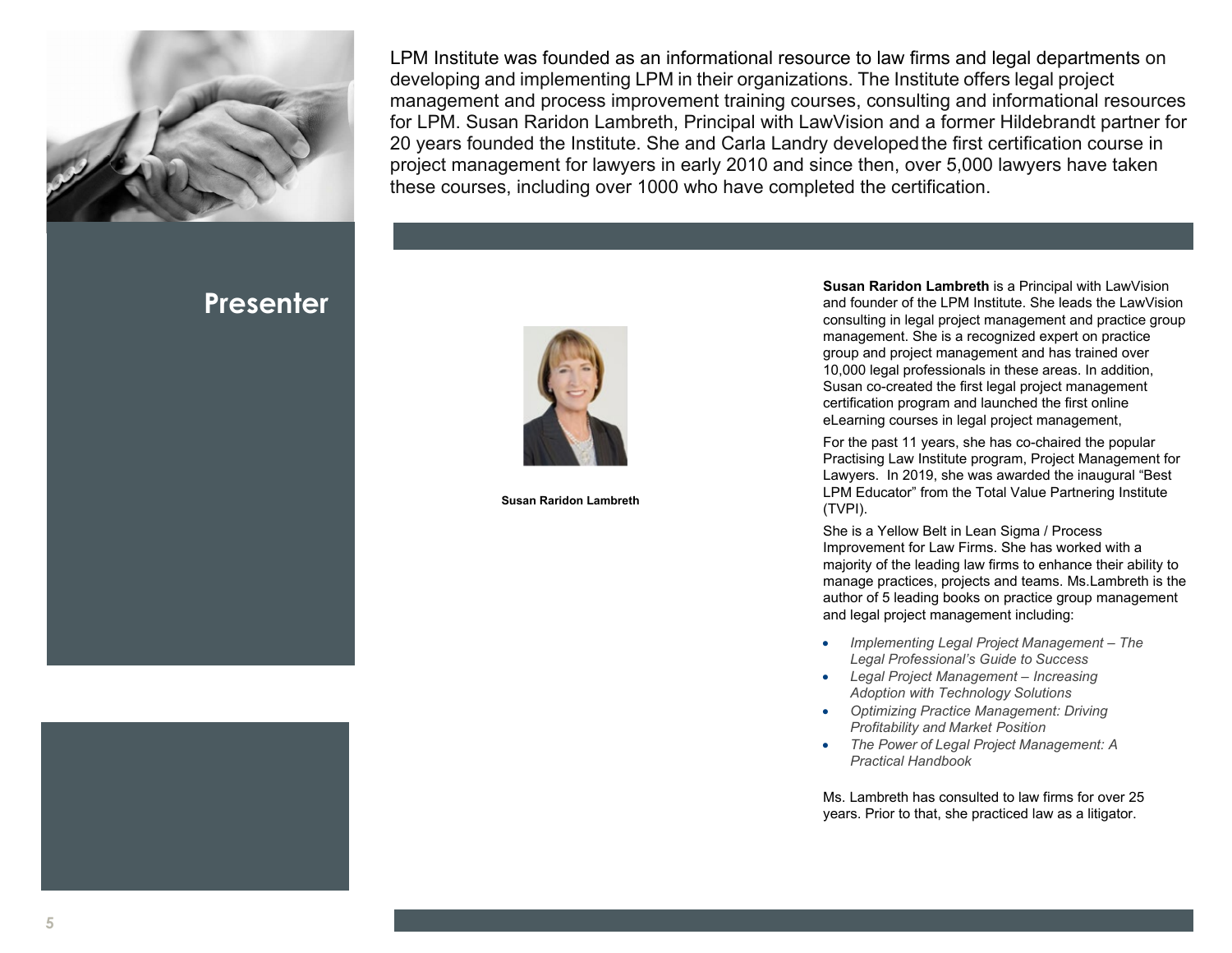

# **Firms that have attended:**

- Akin Gump Strauss Hauer & Feld LLP
- Allen & Overy LLP
- Arnold & Porter Kaye Scholer LLP
- Baker & McKenzie LLP
- Baker, Donelson, Bearman, Caldwell & Berkowitz PC
- BakerHostetler
- Barnes & Thornburg LLP
- Clifford Chance LLP
- Covington & Burling LLP
- Dechert, LLP
- Drinker Biddle & Reath LLP
- Fenwick & West LLP
- Hogan Lovells LLP
- Honigman LLP
- Hunton & Williams LLP
- K&L Gates LLP
- Kilpatrick Townsend & Stockton LLP
- Littler Mendelson P.C.
- Michael Best & Friedrich LLP
- Morgan, Lewis & Bockius LLP
- Morrison & Foerster LLP
- Nixon Peabody LLP
- Norton Rose Fulbright LLP
- O'Melveny & Myers LLP
- Paul, Weiss, Rifkind, Wharton & Garrison LLP
- Pepper Hamilton LLP
- Perkins Coie LLP
- Proskauer Rose LLP
- **Reed Smith LLP**
- Shearman & Sterling LLP
- Simpson, Thacher & Bartlett, LLP
- Steptoe & Johnson LLP
- Sullivan & Cromwell LLP
- Thompson Coburn LLP
- Troutman Sanders LLP
- Venable, LLP
- WilmerHale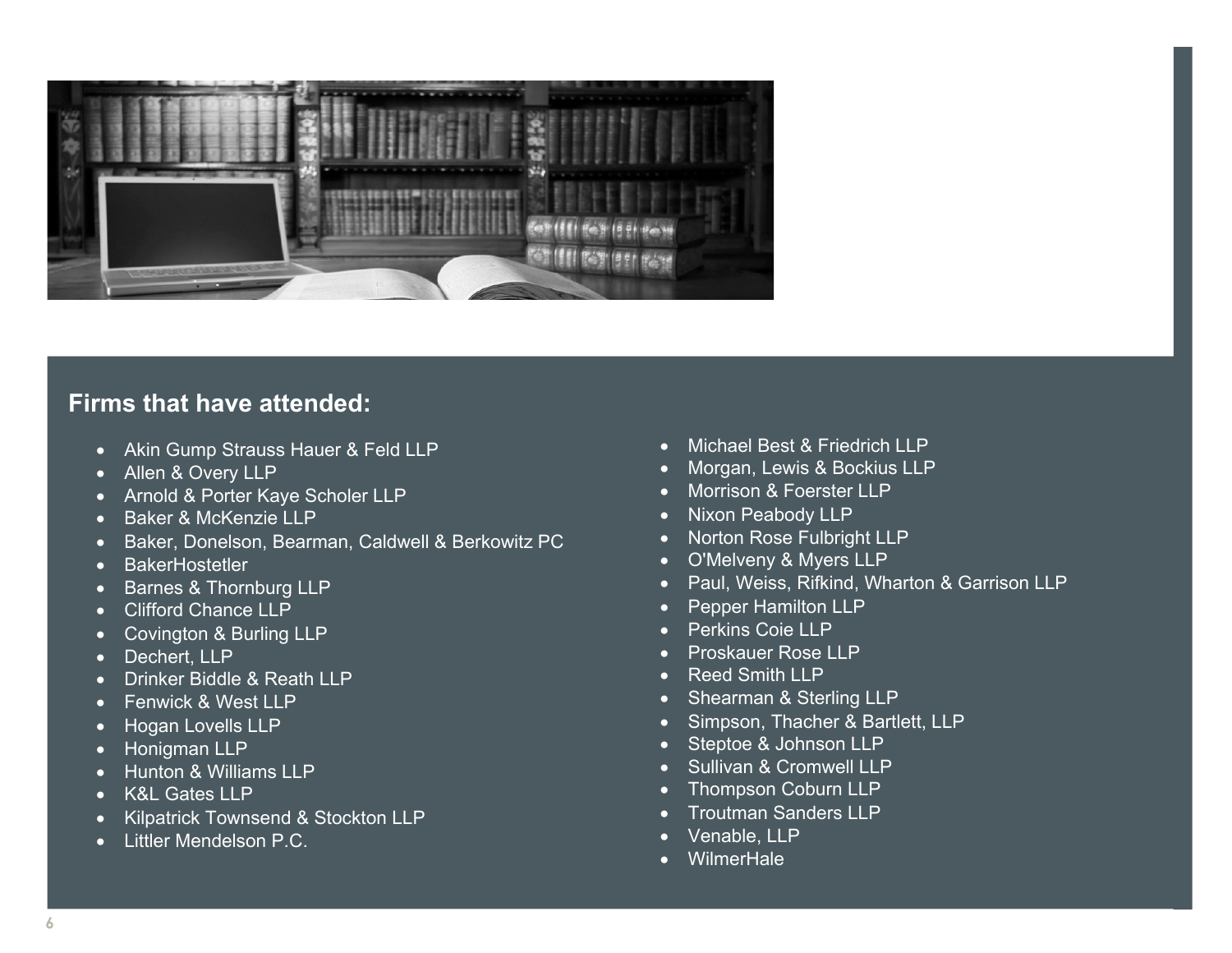

**Program Agenda: Day 1 & 2**

#### **Day 1**

#### **Session 1: Understanding Legal Project Management**

Program Objectives / Expectations

Business Case for Project Management / Leading Firm and Legal Department Examples

Introduction to Legal Project Management (LPM) Terminology

Understanding LPM and Process Improvement and Their Interrelationships

The LPM Institute Framework for Legal Project Management

#### **Session 2: The Engaging Phase of LPM**

Defining and Understanding Stakeholders

Analyzing Stakeholders and the Impact on Your Project

Developing Effective Scope of Work Agreements / Defining In and Out of Scope

Setting and Managing Client Expectations

Capitalizing Upon Your Firm's Resources to Get Started

#### **Day 2**

#### **Session 3: Planning Phase of LPM**

Understanding the Steps in the Planning Phase of LPM

Details of a Project Plan

Building a Work Breakdown Structure and Project Schedule

Risk Management Planning

Communications Planning

Developing the Project / Matter Budget Using

Budgeting Tools

Case Study – Budgeting Exercise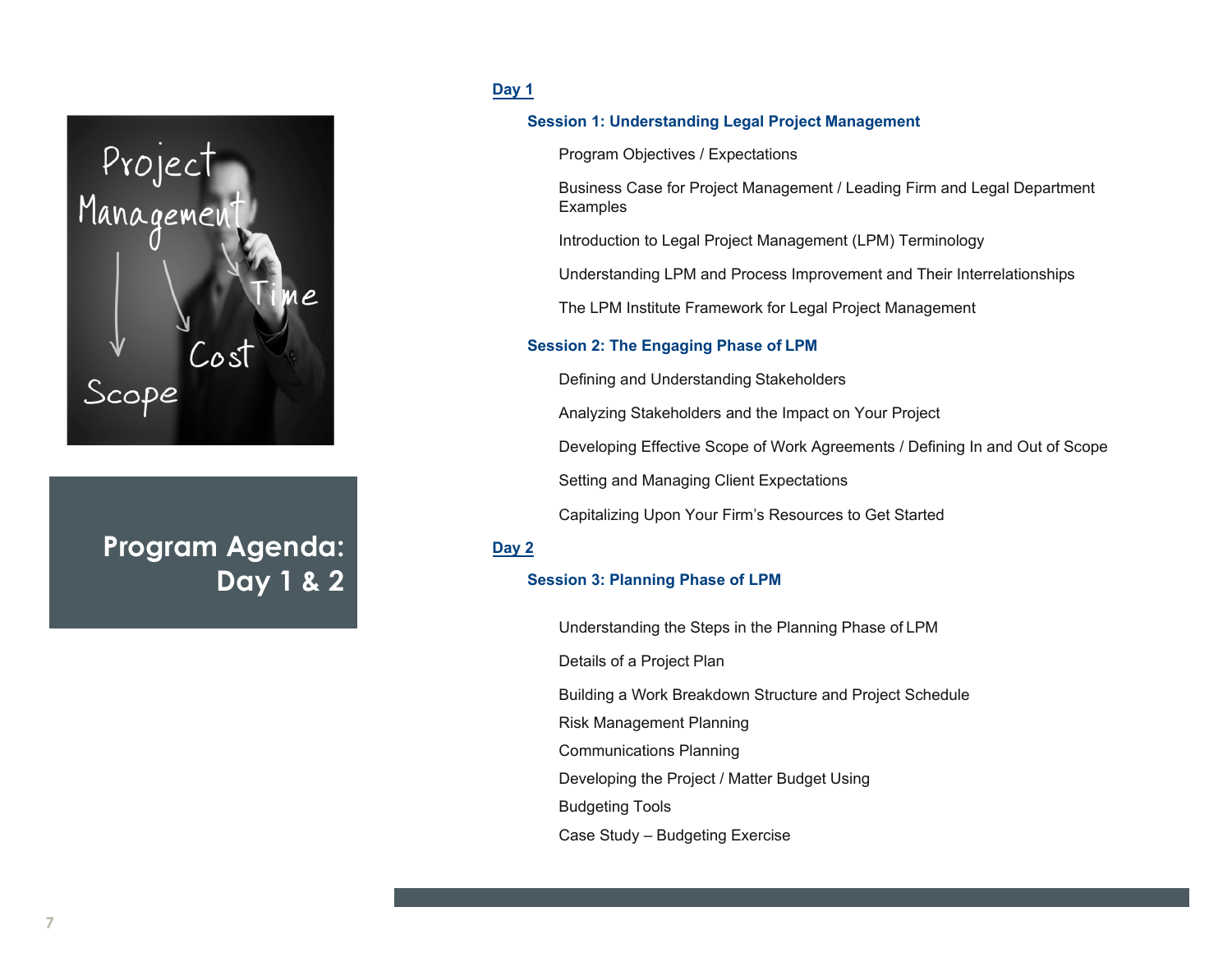## **Day 3**



# **Program Agenda: Day 3 and 4**

#### **Session 4: The Executing Phases**

Communicating with the Client throughout the Engagement

Resource Management – In and Outside the Firm

Monitoring the Plan and Budget

Using Budget to Actual Tools

Dealing with Schedule and Scope Changes

Negotiating Changes with Clients

#### **Day 4**

#### **Session 5: The Evaluating Phases**

Applying LPM to Your Matters Going Forward

A "Day in the Life" of an LPM

After Action Reviews/Matter Debriefs

Key Takeaways and Action Planning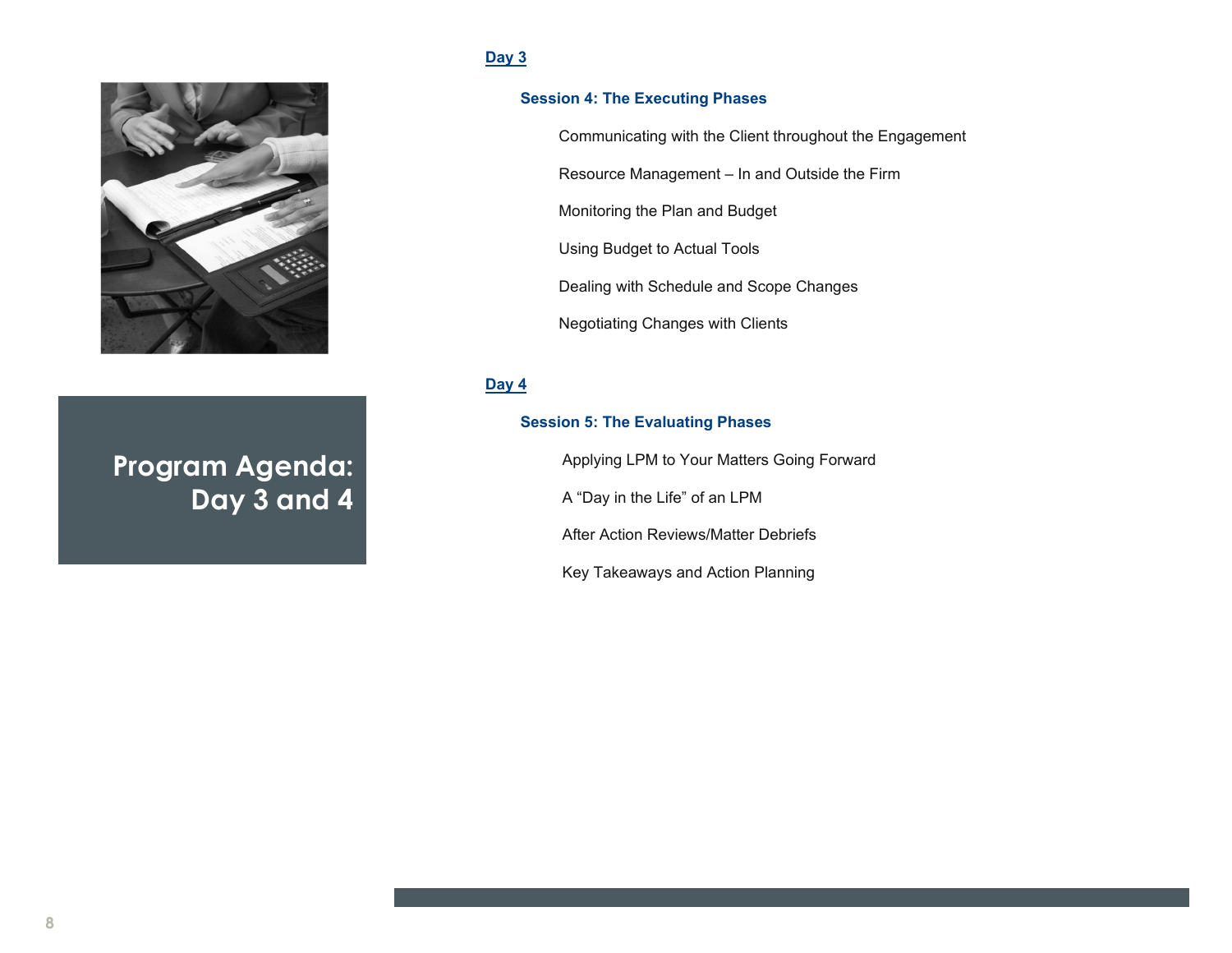

**Quotes from Past Attendees:**

**Catherine Olsen, Director of Pricing and Project Management, Dechert LLP** "This program exceeded my expectations. It provided the concepts of legal project management as well as the skills to apply these concepts in the firm to make an immediate impact. The practical exercises and case studies encouraged in-depth discussions and allowed me to hear how other legal professionals are using the tools of LPM. I would strongly recommend this training to anyone looking to integrate LPM methodology into his or her firm."

**Linda Salem, Executive Director, Reed Smith University** "This was a very valuable program. The content was very good, and it was reinforced through the exercises. I learned a lot from the presenters and from my fellow participants."

**Dominie Banfield, head of Legal Project Management at Allens, Asia-Pacific** "LawVision's legal project management training was excellent for our partners and senior associates. It helped them develop a strong set of skills in project management and offered them a changed perspective for engaging with clients. Ms. Lambreth was excellent – engaging and knowledgeable – and we all gained a lot from the workshop."

**Shaun Temby, Partner at Maddocks Lawyers (formerly with Norton Rose Fulbright), Sydney** "I found this seminar to be an excellent introduction to both the concept of legal project management and also the business case for introducing this methodology to my practice. The seminar had a strong practical component and attendees will leave the seminar with a suite of tools that they can apply in their everyday working life to improve their project management capabilities. This seminar is a must for legal and support staff that are interested in the concept of legal project management but new to its everyday workings."

**Marina Makanova, Former Project Director at Dentons US LLP**: "Legal Project Management training offers a wealth of information on the subject. The modules in this course address critical issues with clear explanation of problems and how to deal with them step by step. I also found it highly beneficial to be in the room with other professionals facing similar challenges and exchanging ideas about ways to tackle them."

**Alex Rahm, Department Operating Officer at Kilpatrick Townsend & Stockton** remarked that the workshop was "very effective and well worth the time" adding that "the course provides an excellent framework for legal project management and includes practical exercises and approaches that one can immediately apply. I would recommend it for all those looking to implement project management and those needing a refresher course on effective project management."